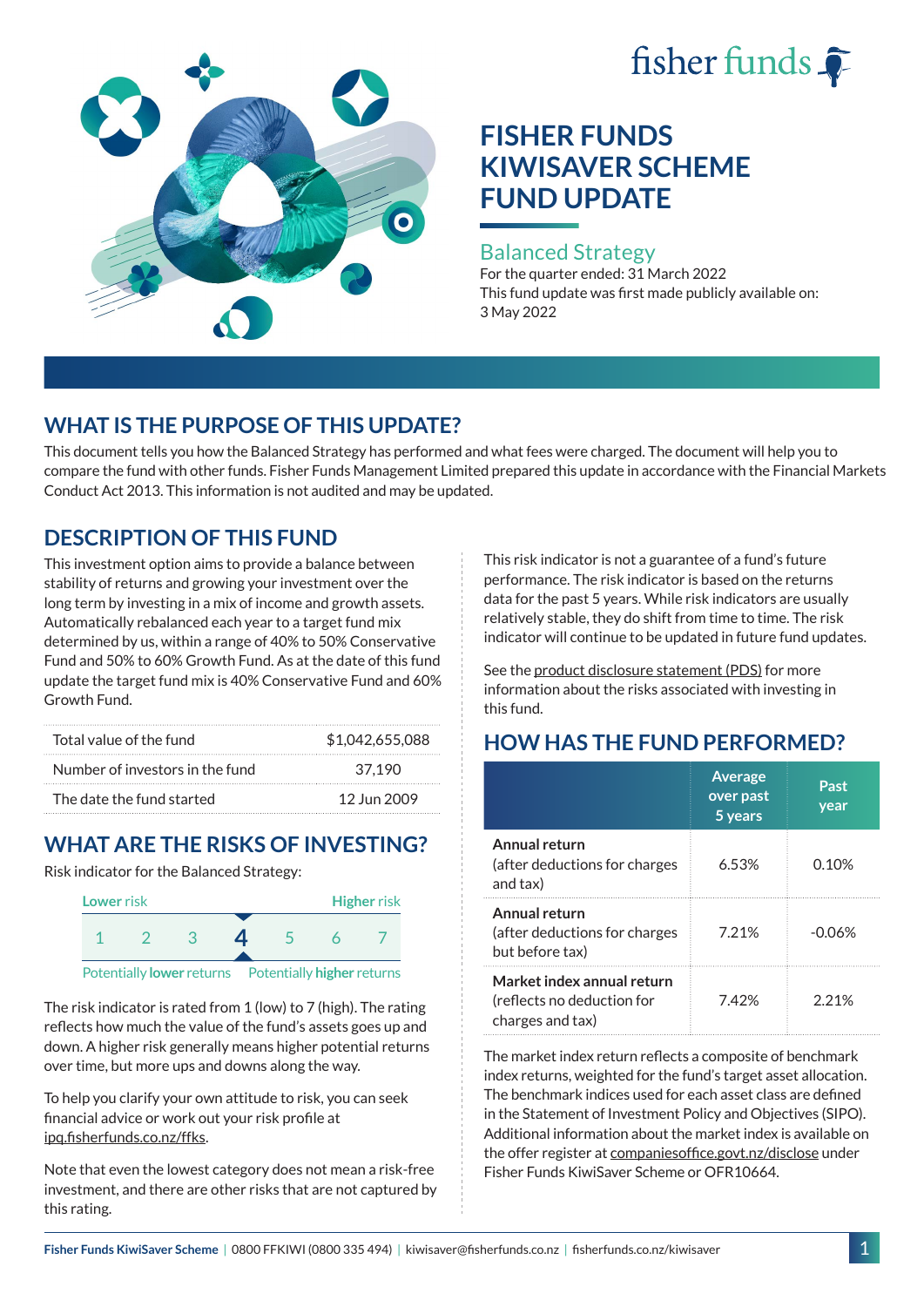### **ANNUAL RETURN GRAPH**





This shows the return after fund charges and tax for the last 10 years ending 31 March. The last bar shows the average annual return for the last 10 years, up to 31 March 2022.

**Important:** This does not tell you how the fund will perform in the future.

Returns in this update are after tax at the highest prescribed investor rate (PIR) of tax for an individual New Zealand resident. Your tax may be lower. The market index return reflects no deduction for charges and tax.

#### **WHAT FEES ARE INVESTORS CHARGED?**

Investors in the Balanced Strategy are charged fund charges that include GST. In the year to 31 March 2021 these were:

|                                                       | % of net asset value   |  |
|-------------------------------------------------------|------------------------|--|
| Total fund charges <sup>1</sup>                       | 1.88%                  |  |
| Which are made up of:                                 |                        |  |
| <b>Total management and</b><br>administration charges | 0.99%                  |  |
| Inding:                                               |                        |  |
| Manager's basic fee                                   | 0.91%                  |  |
| Other management and<br>administration charges        | 0.08%                  |  |
| Total performance-based fees <sup>2</sup>             | 0.89%                  |  |
| <b>Other charges:</b>                                 | \$ amount per investor |  |
| Annual account fee                                    | \$23.40                |  |

\* From 31 March 2022, investors are no longer charged an account fee.

Small differences in fees and charges can have a big impact on your investment over the long term.

#### **EXAMPLE OF HOW THIS APPLIES TO AN INVESTOR**

Sarah had \$10,000 in the fund at the start of the year and did not make any further contributions. At the end of the year, Sarah received a return after fund charges were deducted of \$10 (that is 0.10% of her initial \$10,000). Sarah also paid \$23.40 in other charges. This gives Sarah a total loss after tax of -\$13.40 for the year.

# **WHAT DOES THE FUND INVEST IN?**

#### **Actual investment mix**

This shows the types of assets that the fund invests in.



\* Other – refers to an investment in a portfolio of listed property and listed infrastructure assets.

#### **Target investment mix**

This shows the mix of assets that the fund generally intends to invest in.



\* Other – refers to an investment in a portfolio of listed property and listed infrastructure assets.